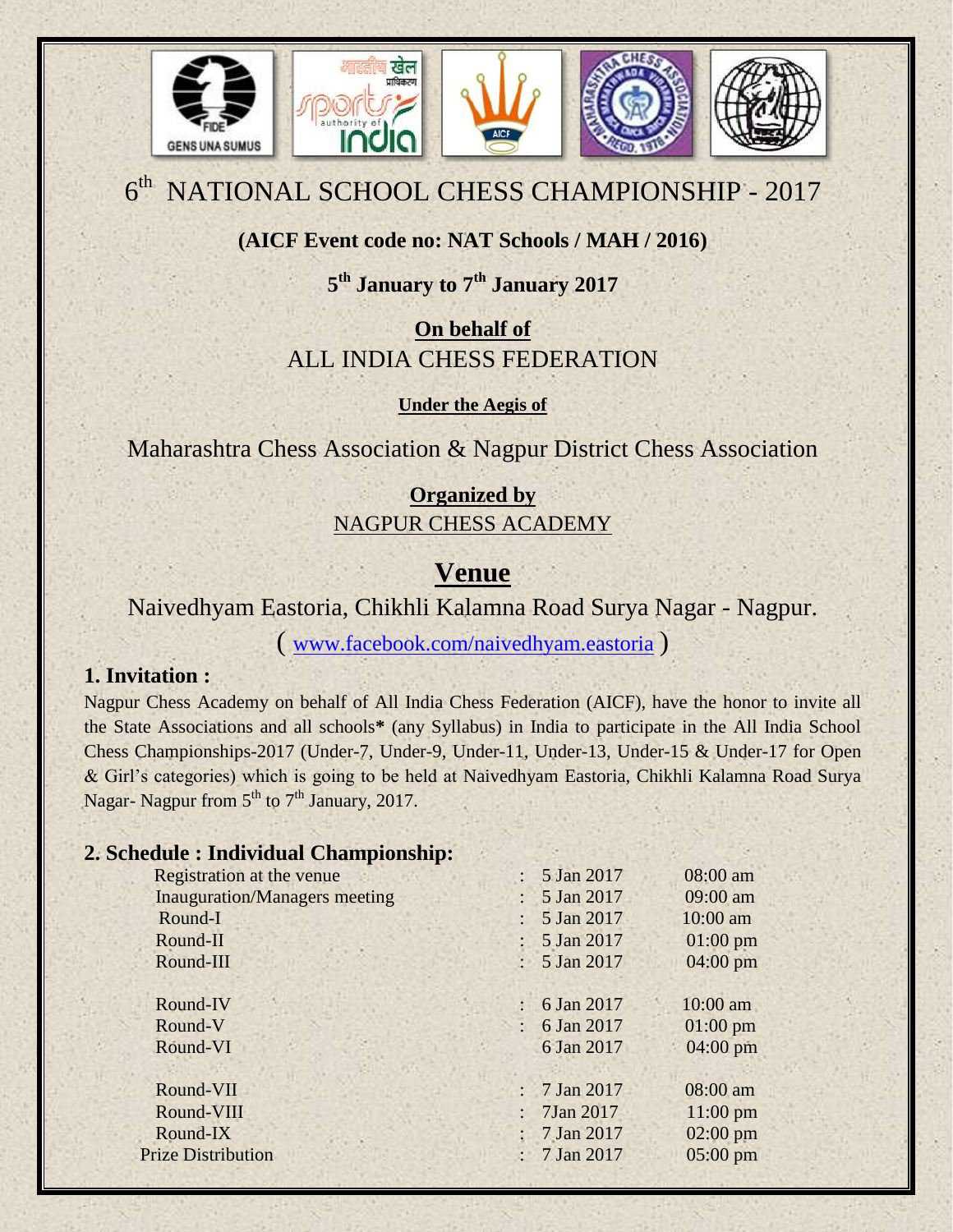### **3. Eligibility for Participation:**

Only Individuals who are school students and who are Indian Nationals are eligible to participate in this Championship**. Player who are Foreign Nationals, and who are with PIO or OCI card cannot participate.**

- **i. \* All entries should be strictly routed through the respective AICF affiliated state chess association. No direct entries shall be entertained in any circumstances.**
- ii. Each State Association or School Association or Schools may enter an **unlimited number of players in each of the 12 age groups**. The player should be a bona-fide student of a school (any syllabus). In case that one girl group is less than 10 participants then it will be merged with the same open age group category.
- iii. Entitled to participate are players (Boys & Girls) who shall not have reached the age of each category as under: (DOB-Date of Birth)
- a) Age 07 by 1st January 2017 (DOB January 1st, 2010 and after) Under- 7
- b) Age 09 by 1st January 2017 (DOB January 1st, 2008 and after) Under-9
- c) Age 11 by 1st January 2017 (DOB January 1st, 2006 and after) Under-11
- d) Age 13 by 1st January 2017 (DOB- January1st, 2004 and after) Under-13
- e) Age 15 by 1st January 2017 (DOB- January1st, 2002 and after) Under-15
- f) Age 17 by 1st January 2017 (DOB January1st, 2000 and after) Under-17

**Age Proof:** Each participant must produce a valid certificate to prove his / her age. Certificates from School are not enough. Certificates should preferably be from the Panchayat, Municipality or Corporation obtained soon after birth. Players without date of birth certificates will not be allowed to participate.

**The date of birth certificates registered within one year of the birth of the child alone will be recognized and allowed to participate. No state association shall recommend any player who doesn't come under the above criteria.**

If any doubt arises about the claimed age of a player, the Tournament Committee has the right to refer the player during the championship for a due evaluation of age by competent medical experts. A player if declared over-age by such experts shall not continue in the championship and the matter shall be reported to AICF. Protest about the age of players may be made to the Chief Arbiter in writing along with a fee of Rs. 5000/- per player. This will not be refunded. No Protest about over age of a player will be entertained after 2nd round of the championship.

Only the Coach or Manager deputed by participating State Chess Association can lodge such protests. The Tournament Committee has the right to decide the day, time and place for such medical evaluation of age. AICF / Organizers will have the right to refer any player to the medical evaluation of age at any time during the Championship. Players refusing to take the test as decided by the Tournament Committee shall be deemed to have failed the test and shall be disqualified from the Championship.

**4. Dress Code:** As per AICF regulations on Dress Code for players participating in all the National championships, all State Associations should send their players including special / donor entry players with proper uniform (As regards special / donor entry players, the respective State chess associations may collect the cost of the uniform from the players).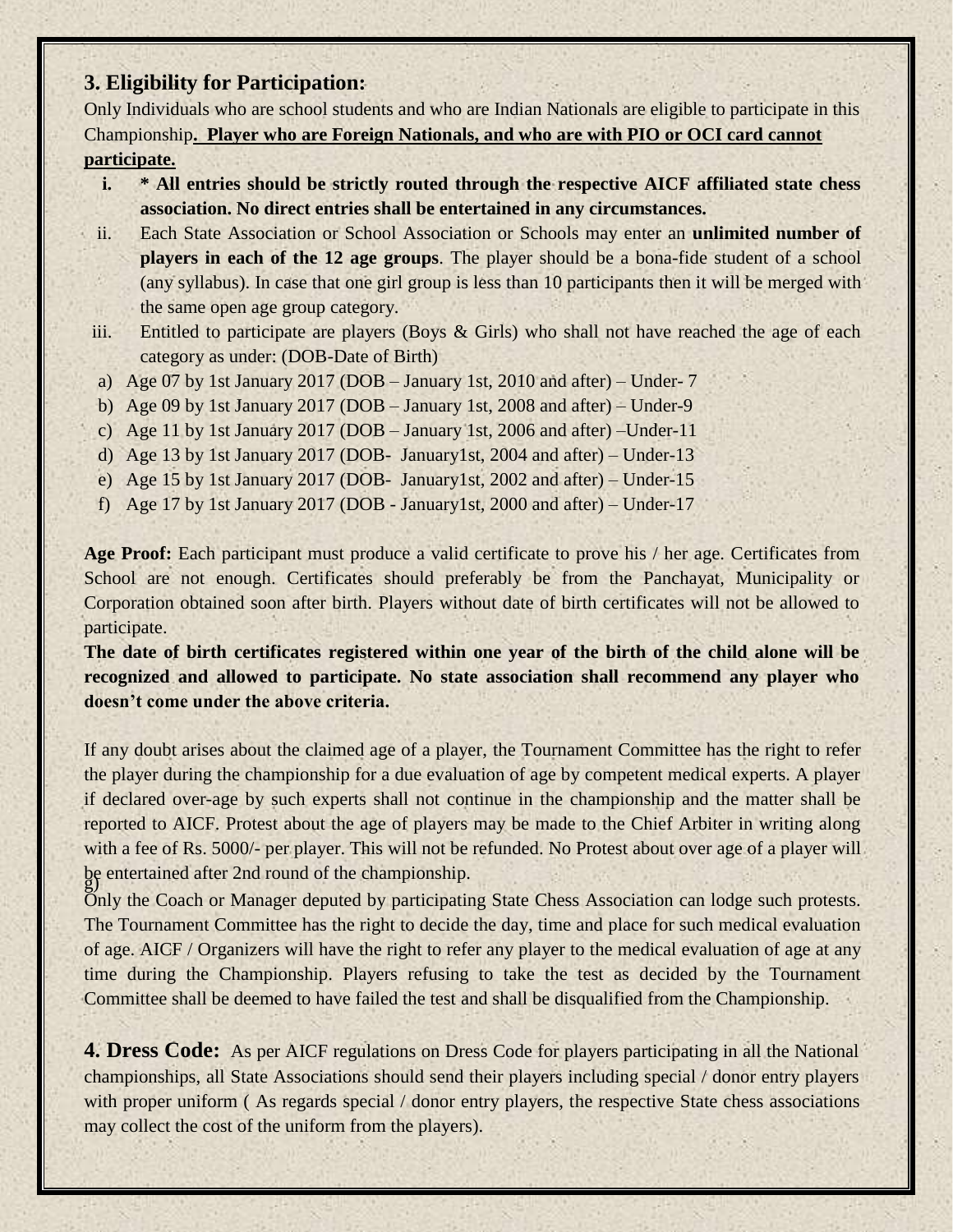Players should at least wear uniform T Shirts / formal shirts (same color and brand with the name of the State printed prominently at the back and the state chess emblem in the front left side). The name / logo of the sponsors can be permitted. The girls / women are also given appropriate uniform dress. The above rule will also be applicable to Special units. Players without proper uniform will not be permitted to take part in the championship. This will be strictly enforced.

#### **5. Registration & Entry Fee:**

**a)** Entries to be send to: **Shri. Jayant Darvekar - The Secretary, Nagpur Chess Academy,**

 **123, Shankar Nagar, Nagpur - 440010, Mob. No. – 8793187861 Email id -** [nca.chess@gmail.com](mailto:nca.chess@gmail.com) / [jdarvekar@rediffmail.com](mailto:jdarvekar@rediffmail.com)

#### **b) Entry fee for Individual Championship: Rs. 1500/-**

#### **c). Last date for receipt of entry:**

Rs. 1500/- Last Date 15th December 2017, With Late Fee Rs. 300/- Till 23rd December 2017, After this date, organizers reserve the right to refuse or decline late registrations.

**d).** The registration application must include the Name of Player, FIDE ID (if any), Rating (if any), FIDE title (if any), School Name, Age, Date of birth and state. An attested copy of Date of Birth Certificate (DOB Certificate from Panchayat/ Municipality/Corporation within one year of birth is only valid for this purpose) and certificate from the school stating that the player is a bona-fide student of the school are also to be attached along with application.

**e**). Entries without late fee should be received on or before 15<sup>th</sup> December 2017, by Demand Draft in favor of **"Nagpur Chess Academy"** payable at Nagpur. Amount may also be remitted **by NEFT** on following details of Bank account of Nagpur Chess Academy.

#### **Bank Details :**

**Name of Beneficiary: Nagpur Chess Academy, Bank Name: Bank of Maharashtra Branch Name: Shankar Nagar Account No.: 20003743295 Account Type: Saving IFSC Code: MAHB0000153 City: Nagpur.**

#### **Note: Entry fees can also be paid online through [www.paychessentry.com](http://www.paychessentry.com/)**

**(Please note that Birth Certificate should be uploaded during registration process and entries will be approved only upon verification of the same. The entry will be treated confirmed only after the name received through concerned State Association.)**

**For any clarifications regarding online payments, email to [support@paychessentry.com](mailto:support@paychessentry.com)**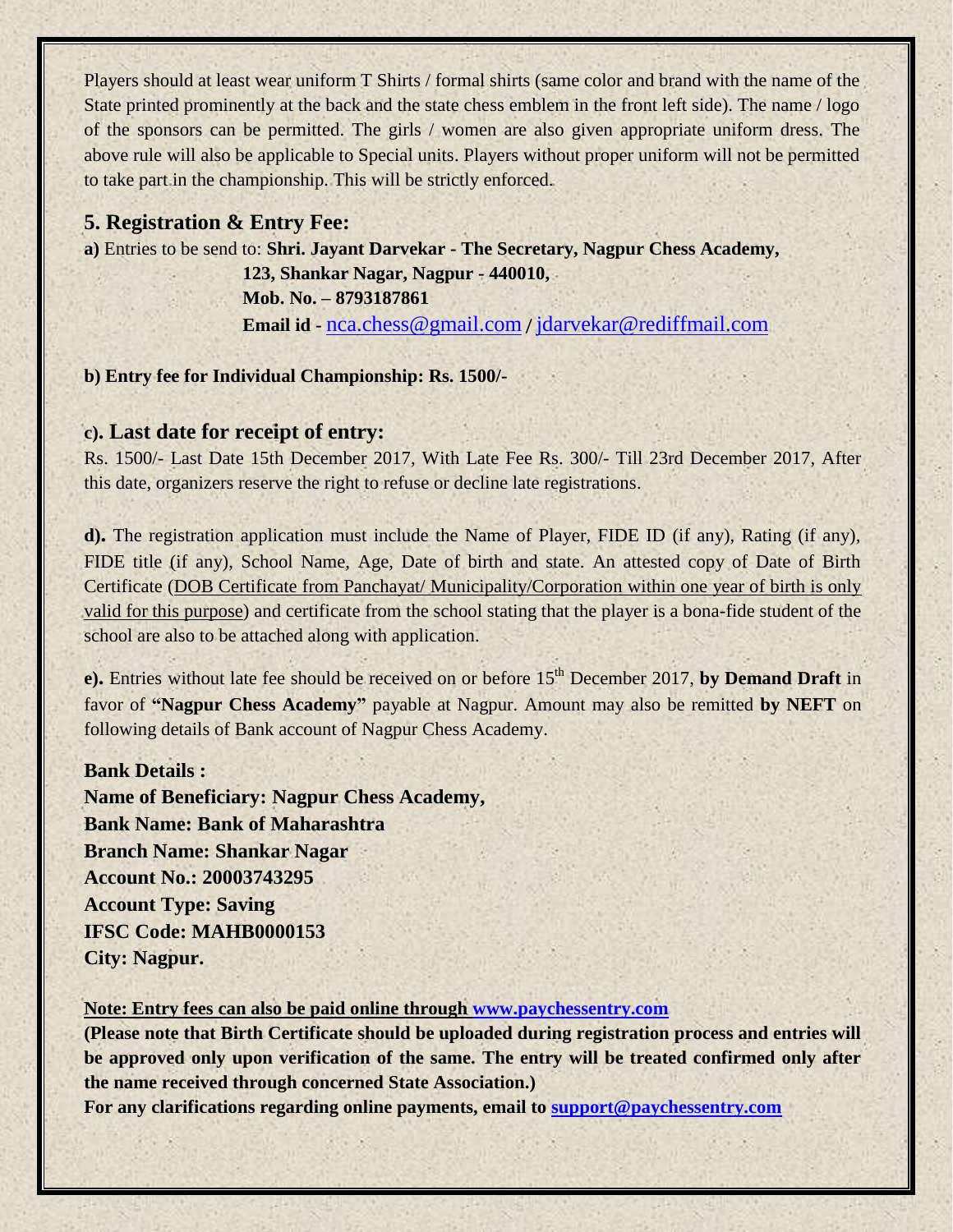**\*\*6. Since there is no separate National School Chess Championship for under 5, players for the Under 5 Asian School Chess Championship 2017, will be identified as per rankings from among the participants in the National School under 7 Chess Championship 2017 subject to their age. Therefore those planning to participate in the Asian Youth Under - 5 - 2017 (if held) should participate in the National School Under - 7 Chess Championship 2017 to be eligible for consideration.**

### **7. AICF Registration:**

All participants in the National School Chess Championship must be registered with AICF for the year 2016-2017. Application forms are available in the website [www.aicf.in](http://www.aicf.in/) Those who have already obtained registration cards from AICF Website for 2016-17 should send photo copy of the same. Those who have paid the AICF Registration fee but are yet to receive the AICF Registration card should send a photo copy of the acknowledgment for having paid the fee to organizers of earlier tournaments or to their association. Those who have not registered with AICF for the year 2016-2017 should send a amount of Rs.250/-towards AICF registration fee along with the duly filled and signed AICF player's registration form plus one passport size photo. **No entry will be accepted without AICF registration for 2016-17 or payment of AICF registration fees of Rs. 250/- along with entry fees.**

#### **8. MCA Registration:**

Players from Maharashtra State are required to obtain MCA Registration for the year 2016 – 2017 by sending an amount of Rs. 150/- towards MCA registration fee along with dully filled and signed MCA Player's Registration form (available in the website [www.maharashtrachess.com\)](http://www.maharashtrachess.com/) plus one passport size photograph in addition to the entry fees.

#### **9. System of Play:**

The Championship will be played under FIDE Laws of Chess and total nine rounds shall be played in each category. In case that one girl group is less than 10 participants then it will be merged with the same open age group category.

Players from the same state should not be paired against each other in the last round of a National championship, except National Premier and Women Premier. However, they may be paired if there is no compatible opponent with the same point group or score group with a maximum difference of 1 point. It is applicable only for the top 50% score of the penultimate round.

**10. Default Time:** Default time for arriving to the chessboard is 15 minutes.

**11. Time Control:** The time control is 60 minutes each player without any increment.

**12. Tie Break:** The final ranking order of the players is determined by the number of points scored. If at the end of the tournament two or more players are tied in the same point, the tie shall be resolved as per the following the order of tie-break:

1) Direct encounter

- 2) The greater number of wins
- 3) Buchholz Cut 1
- 4) Buchholz
- 5) Sonneborn Berger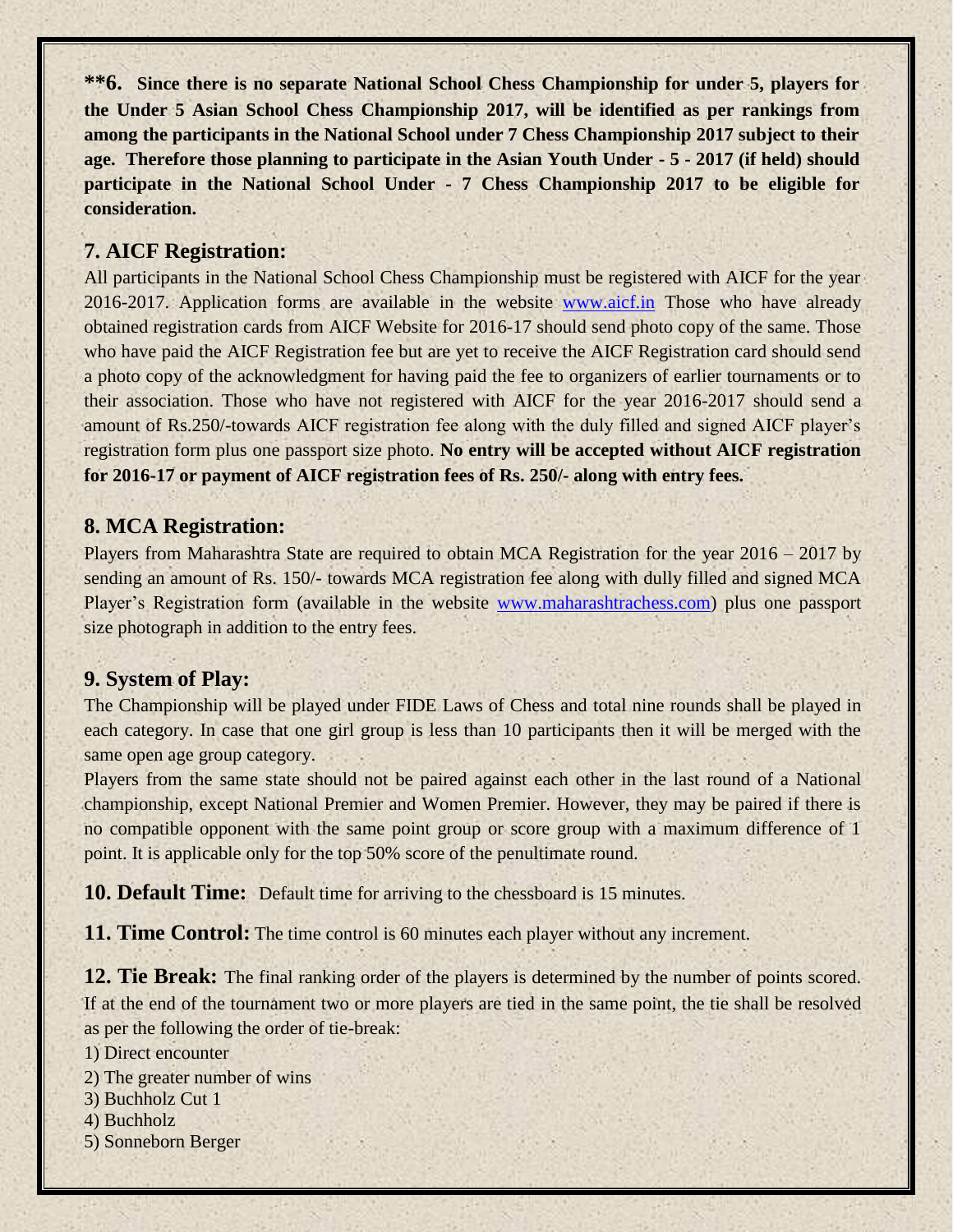### **13. Appeals Committee:**

Before the commencement of the championship, a five member Appeals Committee shall be formed by the AICF/ Organizers. All the members and reserves shall be from the different states. No member of the Committee can vote on dispute in which a player from his own state is involved and in such case(s), the reserves shall take his place in the committee. The decision of the Appeals Committee is final and binding on players concerned.

### **14. Protest:**

Protests, if any, against the decision of the Chief Arbiter, shall be made in writing with protest fee of Rs. 1000/- within 30 minutes of the occurrence of the incident. The amount shall be refunded if the appeal is upheld.

## **15. Interpretation:**

For interpretation of the Rules and deciding any point not covered by Rules, the decision of the Tournament Committee shall be final and binding. The Tournament Committee has every right to make any additional or amendment to these rules without prior Notice. However, such changes or inclusion will be subject to AICF clearance. Such changes, however, will be displayed at the Championship venue.

## **16. Prizes/Medals/Merit Certificates:**

Chess books/chess CDs will be given as prizes apart from Trophy and medals. Trophies, Medals and Merit Certificates will be given to top 3 players of each category plus the youngest boy and the youngest girl in the championship. All players will be given certificate of participation. **It is mandatory for all the participants to attend the Inauguration and Prize distribution Ceremony.**

**17. Tournament Committee:** The organizers will form a tournament committee for the smooth conduct of the National Championship.

### **18. Accommodation:**

Players have to make their own arrangement for their stay during the event. If informed well in advance Hotel Accommodation may be booked. For the same, payment to be made in advance by sending DD / NEFT in favor of Nagpur Chess Academy payable at Nagpur. **(For details please see separate information sheet).**

**19. Cafeteria / Refreshment and other food Amenities:** Tea, Coffee, Breakfast, Lunch, Dinner will be provide at the venue on payment basis. During the tournament a pure vegetarian food will be available by **Naivedhyam Group.**

## **20. Contact details:**

## **For Accommodation Assistance, Contact:**

- 1. Shri. Shubham Bhagat 8087901710
- 2. Shri. Anurag Singh 9021984949
- 3. Shri. Prakash Chahande 9371030393

[nca.chess@gmail.com](mailto:nca.chess@gmail.com)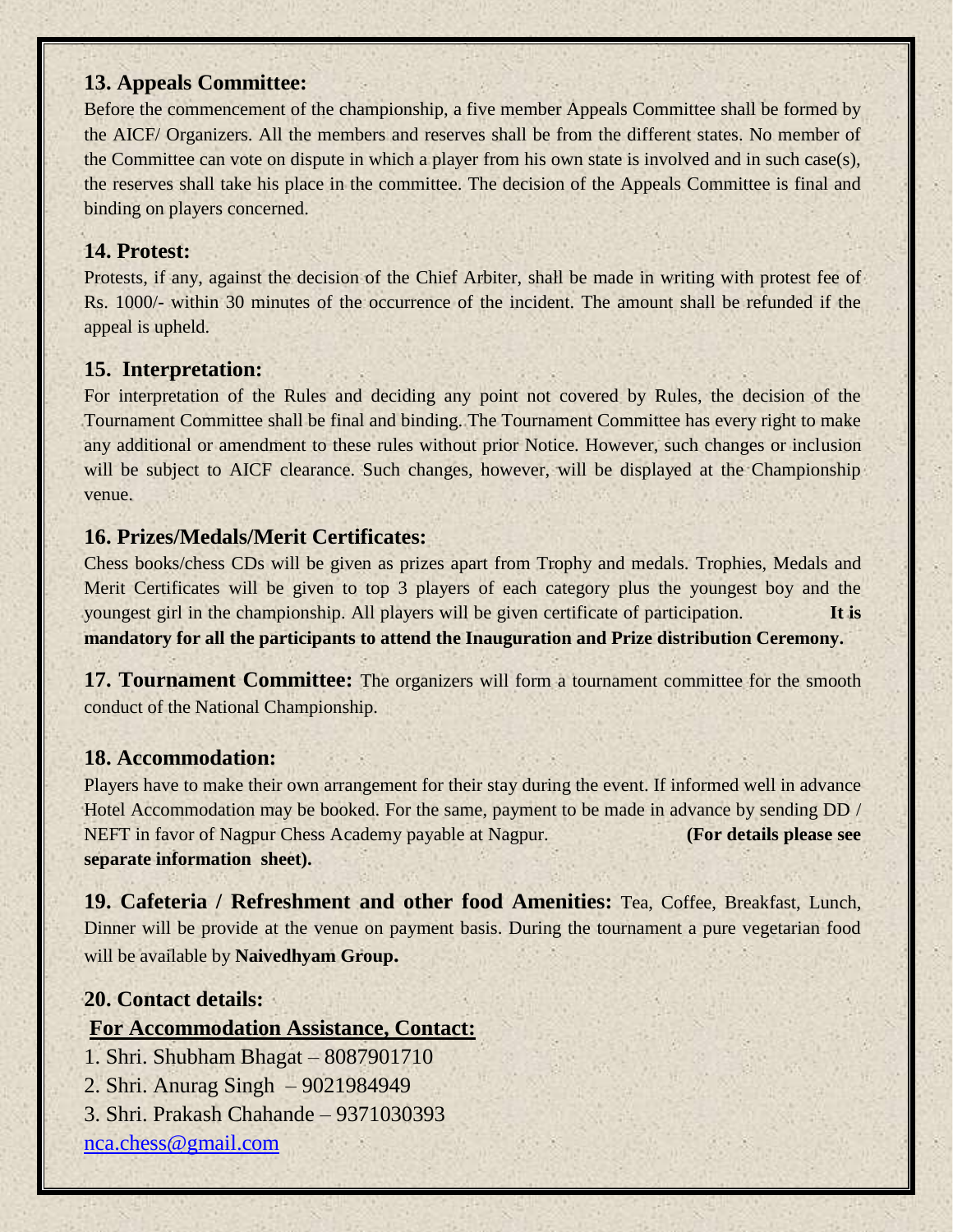**Note: With Copy mark to Maharashtra Chess Association. Email Id: maharashtrachess@gmail.com.**

#### **In the case of emergency please contact:**

Shri. Manoj Itkelwar, Working President Organizing Committee Mob. 9823326969

Shri. Sanjay Dhivare, Hon'ble President, NCA Mob. 9404806501

#### **For other details please contact:**

Shri. Jayant Darvekar, Secretary, NCA Mob. 8793187861 Email id: jdarvekar@rediffmail.com Shri. Dilip Kamdar, Secretary Organizing Committee Mob. 9326933805

Shri. V. K. Trivedi, Hon'ble Patron, NCA Mob. 9404806501

Shri. Dilip Pagay, Hon. Gen. Secretary, MCA Mob. 9890576769 Email id: [dilippagay@hotmail.com](mailto:dilippagay@hotmail.com)

## WELCOME TO TIGER CAPITAL NAGPUR.

Nagpur is surrounded by various deep forests like Pench National Park, Tadoba, Karmazari, Kanha etc.

The Pench is a world famous forest with the name Indira Gandhi Pench National Park, just 90 Km away from the venue and less than 1:30 Hrs time is required. In this you can easily see wild animals like Tiger, Leopard, Biyceon etc.

**The famous "Jungle book" which is written by Rudyard Kipling and its world famous character "Mogali"is based on this park.**

**For more Details contact:** 

**Pankaj A. Kukde - Manager Sales & Marketing - 9960736664.**

[www.penchresorts.co.in](http://www.penchresorts.co.in/) / [www.junglehomepench.com/](http://www.junglehomepench.com/) [www.welcomheritagehotels.in](http://www.welcomheritagehotels.in/)

> (He will look after all Jungle Safari and Resort Booking) Special Discount will be given to Chess fraternity.